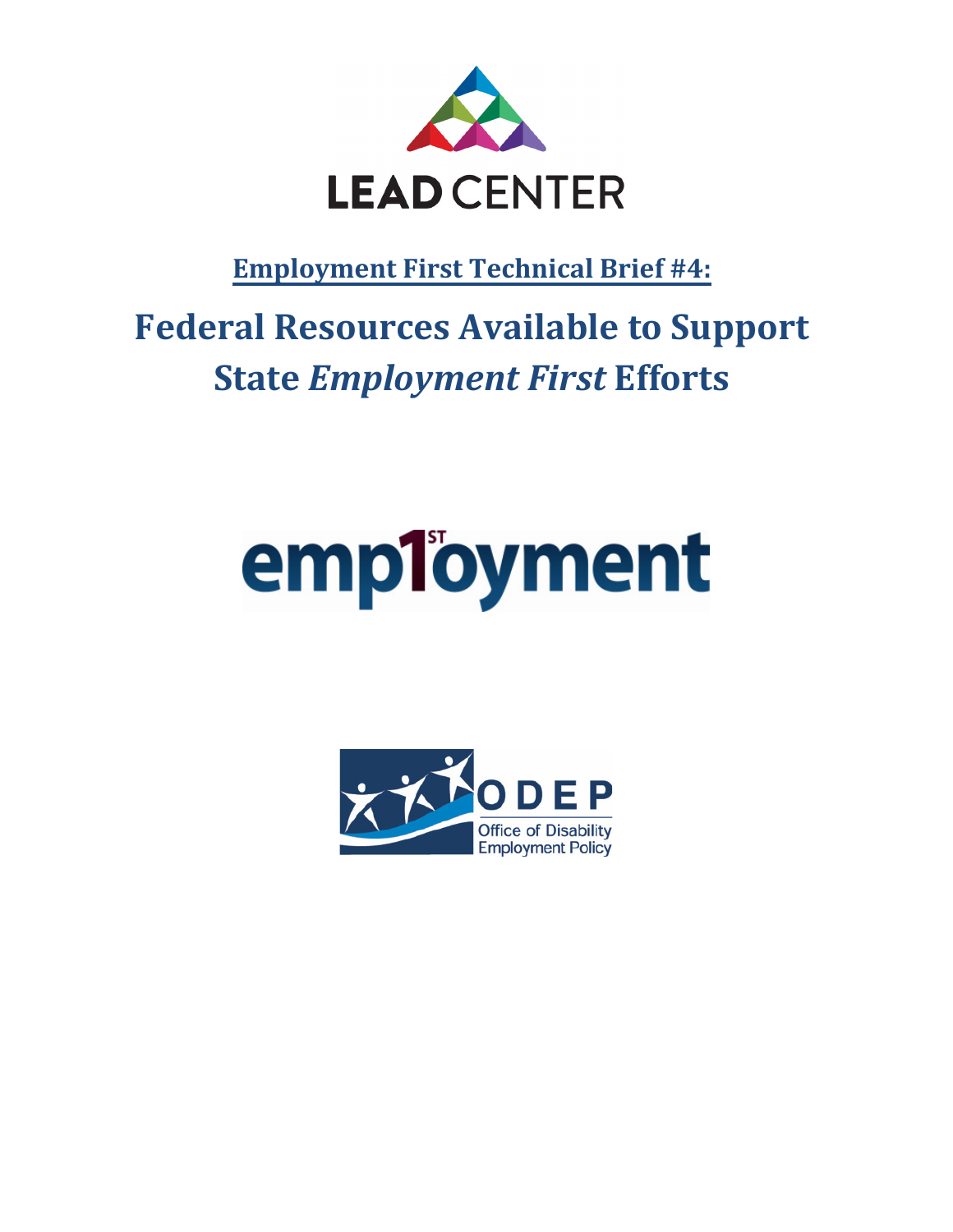The National LEAD Center, in partnership with the U.S. Department of Labor's [Office of Disability Employment Policy](http://www.dol.gov/odep) (ODEP), acknowledges the contributions of the following Federal agencies in providing technical expertise and guidance in the development of this brief: the U.S. Department of Education, [Office of Special Education & Rehabilitative Services;](http://www2.ed.gov/about/offices/list/osers/index.html) the U.S. Department of Health & Human Services, including the [Administration on](http://www.acl.gov/)  [Community Living](http://www.acl.gov/) and the [Centers for Medicare and Medicaid Services;](http://cms.hhs.gov/) the U.S. Department of Labor, [Employment & Training Administration](http://www.doleta.gov/) and [Office](http://www.dol.gov/ofccp/)  [of Federal Contract Compliance Programs;](http://www.dol.gov/ofccp/) and the Social Security Administration, [Office of Employment Support Programs.](http://www.ssa.gov/work/)

*The National Center on Leadership for the Employment and Economic Advancement of People with Disabilities (LEAD) is a collaborative of disability, workforce, and economic empowerment organizations led by National Disability Institute with funding from the U.S. Department of Labor's Office of Disability Employment Policy, Grant No. #OD-23863-12-75-4-11. This document does not necessarily reflect the views or policies of the Office of Disability Employment Policy, U.S. Department of Labor, nor does the mention of trade names, commercial products, or organizations imply endorsement by the U.S. Government.*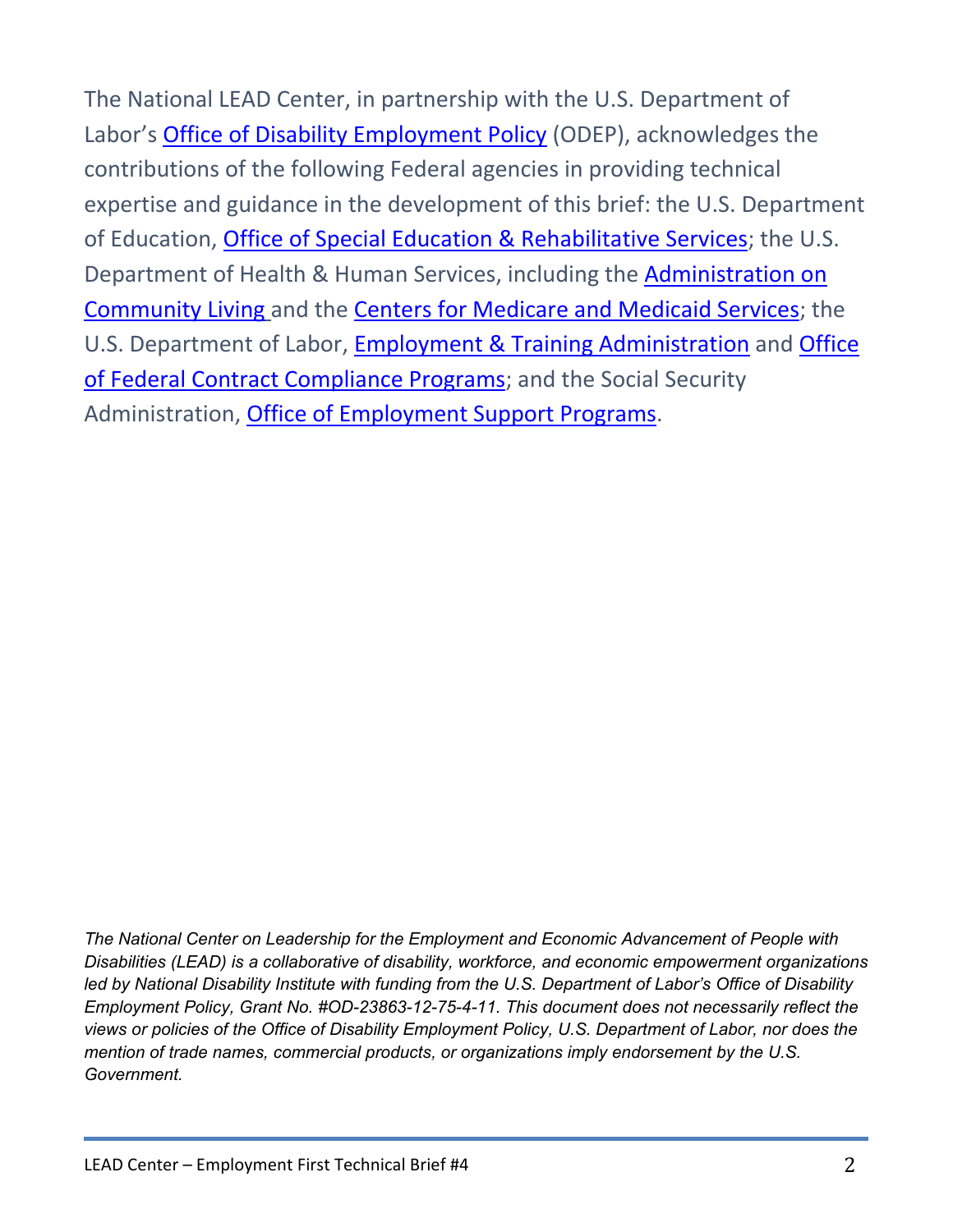



# employment

# **Employment First Technical Brief #4:**

# **Federal Resources Available to Support State** *Employment First* **Efforts**

This technical brief is the fourth in a four-part series. This brief is intended to provide State governments and external stakeholders with information about available Federal funding resources and technical assistance available to further state *Employment First* systems change efforts. The Federal government utilizes funding vehicles such as competitive grants, direct programmatic funding, demonstration projects, pilot initiatives, and increased Federal matching funds to help State and local governments prioritize strategies that lead to competitive, integrated employment outcomes for individuals with disabilities. Funding can also be used to discourage certain practices or policies, as in the case of reduced reimbursement rates or decreased funding invested in services that lead to segregated outcomes for individuals with disabilities.

### **Current Federal Resources to Support State** *Employment First* **Systems-Change Efforts**

The primary Federal agencies tasked with providing supports to individuals with disabilities have engaged in a number of initiatives in recent years to encourage a greater emphasis on combining Federal funding support and state systems change action focused on the successful transition of youth and adults with significant disabilities into competitive, integrated employment. These agencies include the U.S. Department of Education, the U.S. Department of Health and Human Services, the U.S. Department of Labor, the Social Security Administration, and the U.S. Department of Transportation. These Federal agencies have made several strategic investments in recent years to help states initiate the systems transformation necessary for realizing *Employment First* goals. **Appendix I** provides a representative list of Federal funding opportunities currently available to support state systems change and capacity building efforts to promote competitive, integrated employment outcomes for youth and adults with significant disabilities.

#### *Leveraging Federal-State Match Methodologies to Promote Effective Practices that Lead to Increased Focus on Improved Competitive, Integrated Employment Options for People with Disabilities*

In addition to these Federal grant opportunities, another set of initiatives has been introduced by the Centers for Medicare and Medicaid Services (CMS) to help states prioritize specific structural reforms and systems change efforts. The Federal Matching Assistance Percentage (FMAP) is the Federal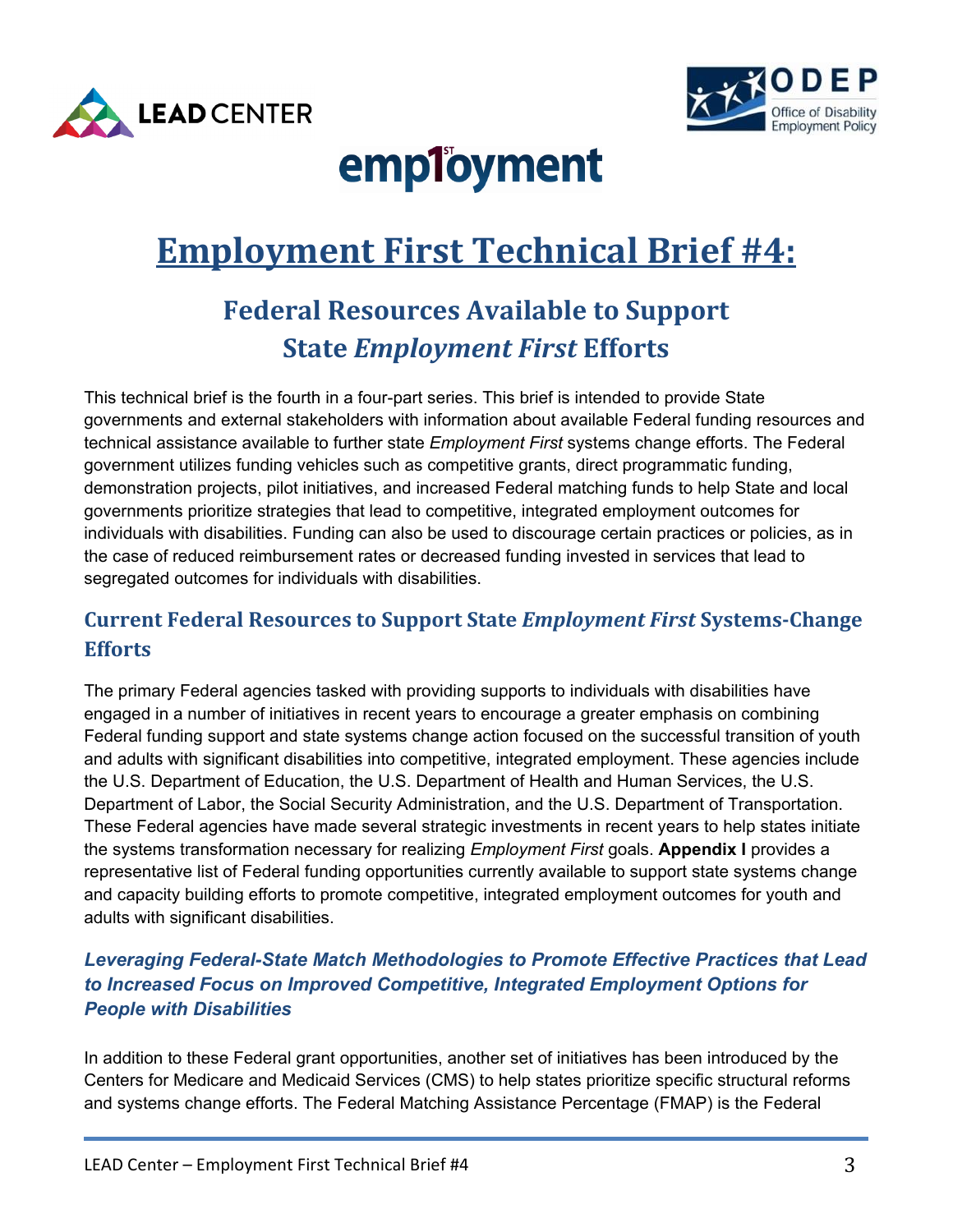percentage that CMS applies to reimburse states for specific activities. For example, states can now receive higher FMAP rates for realigning funding toward home and community-based services for persons with disabilities. With the implementation of the Affordable Care Act (ACA), numerous incentives are available that result in increased FMAP rates for states that implement various efforts to increase integrated community and employment options for persons with significant disabilities, including:

- *Community First Choice Option:* Section 2401 of the Affordable Care Act establishes a new state option to provide home and community-based attendant services and supports. The Community First Choice (CFC) Option gives states the opportunity to provide home and community-based attendant services to Medicaid enrollees with disabilities under their State Plan. This option became available on October 1, 2011 and provides a six percentage point increase in FMAP for the provision of CFC services and supports. The final rule, which sets forth the requirements for implementation of CFC, can be found at [https://www.Federalregister.gov/articles/2012/05/07/2012-10294/medicaid-program-community](https://www.federalregister.gov/articles/2012/05/07/2012-10294/medicaid-program-community-first-choice-option)[first-choice-option.](https://www.federalregister.gov/articles/2012/05/07/2012-10294/medicaid-program-community-first-choice-option) The final rule includes the following requirements: establish the individual's need for an institutional level of care to be eligible for CFC services; make available home and community-based attendant services and supports to assist in accomplishing activities of daily living (ADLs), instrumental activities of daily living (IADLs), and health-related tasks through hands-on assistance, supervision, and/or cueing<sup>1</sup>; and use a person-centered service plan that is based on an assessment of functional need, also allowing for the provision of services to be self-directed under either an agency-provider model, a self-directed model with service budget, or other service delivery model.
- *Money Follows the Person:* The Money Follows the Person (MFP) Rebalancing Demonstration Grant helps states rebalance their Medicaid long-term care systems. Over 51,000 people with chronic conditions and disabilities have transitioned from institutions back into the community through MFP programs as of December 2014.<sup>2</sup> The ACA strengthened and expanded the MFP program allowing more states to apply. There are currently 44 states and the District of Columbia participating in the demonstration.
- **Balancing Incentive Program (BIP):** The Balancing Incentive Program (BIP) was created by section 10202 of the ACA. It authorized grants to states to increase access to non-institutional long-term services and supports (LTSS) from October 1, 2011 to September 30, 2015. The BIP increased the FMAP to states that make structural reforms to increase nursing home diversions and access to non-institutional LTSS, including: a no wrong door/single entry point system (NWD/SEP); conflict-free case management services; and core standardized assessment instruments. Total funding over the four years was \$2.4 billion in Federal enhanced matching

 $\overline{\phantom{a}}$ 

 $<sup>1</sup>$  Additionally, the following services may be provided at the state's option: transition costs such as rent and utility</sup> deposits; first month's rent and utilities; the purchase of bedding, basic kitchen supplies, and other necessities required for transition from an institution; and the provision of services that increase independence or substitute for human assistance to the extent that expenditures would have been made for the human assistance, such as non-medical transportation services.

<sup>2 &</sup>quot;*Money Follows the Person Demonstration: Overview of State Grantee Progress, January to December 2014,"* published June 10, 2015 by Mathematica Policy Research. [http://www.mathematica](http://www.mathematica-mpr.com/%7E/media/publications/pdfs/health/mfp-grantee-progress-jandec2014-final.pdf)[mpr.com/~/media/publications/pdfs/health/mfp-grantee-progress-jandec2014-final.pdf](http://www.mathematica-mpr.com/%7E/media/publications/pdfs/health/mfp-grantee-progress-jandec2014-final.pdf)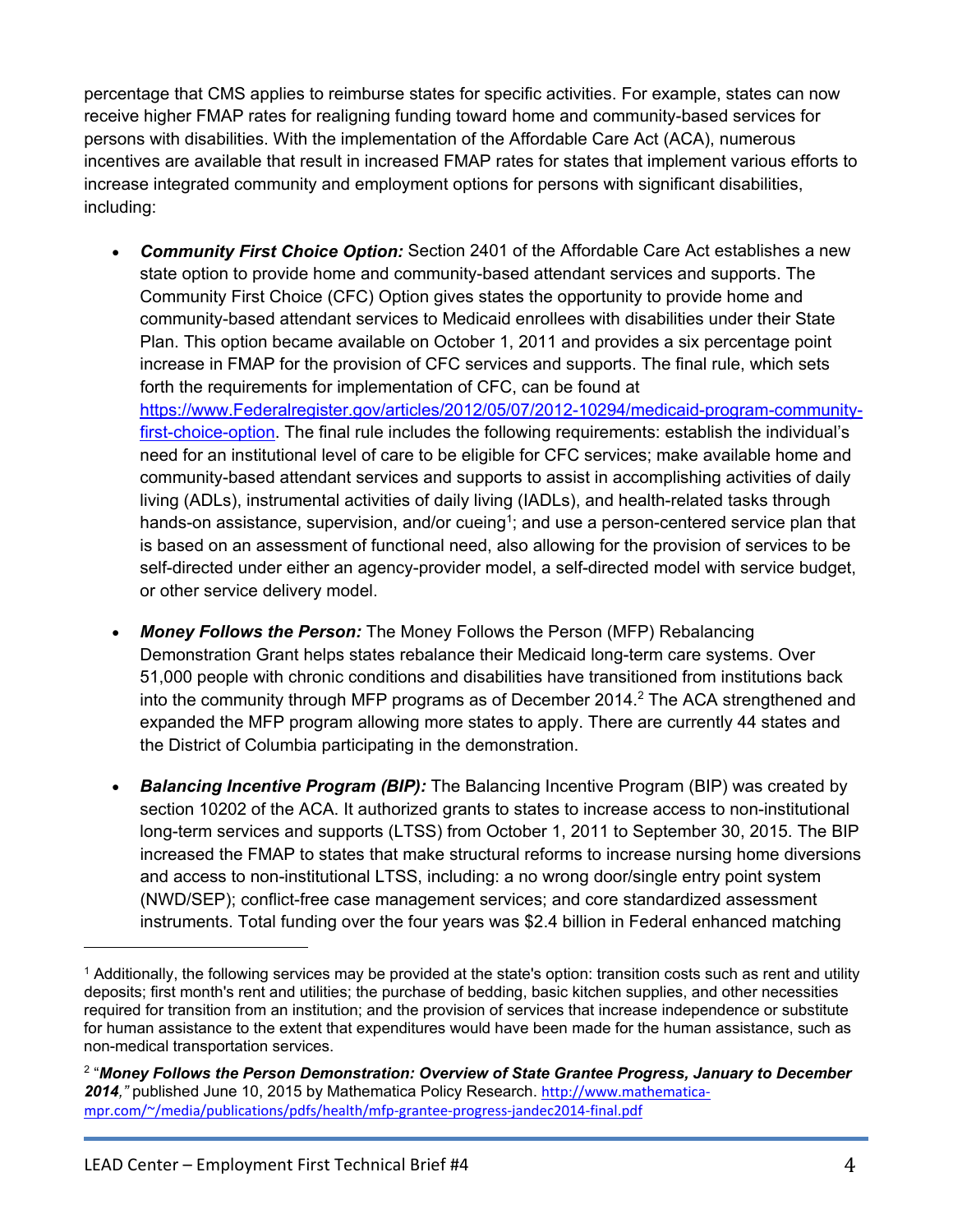payments. To participate in the Balancing Incentive Program, a State must have spent less than 50 percent of total Medicaid medical assistance expenditures on non-institutionally-based LTSS for Fiscal Year 2009 and submit an application that meets programmatic and structural reform requirements. Twenty-one states participated in the program and 13 states continue to participate past the September 30, 2015 deadline. The 22 participating states include<sup>3</sup>: [Arkansas,](http://www.balancingincentiveprogram.org/state-activities/arkansas) [Connecticut,](http://www.balancingincentiveprogram.org/state-activities/connecticut) [Georgia,](http://www.balancingincentiveprogram.org/state-activities/georgia) [Illinois,](http://www.balancingincentiveprogram.org/state-activities/illinois) [Indiana,](http://www.balancingincentiveprogram.org/state-activities/indiana) [Iowa,](http://www.balancingincentiveprogram.org/state-activities/iowa) [Kentucky,](http://www.balancingincentiveprogram.org/state-activities/kentucky) [Louisiana,](http://www.balancingincentiveprogram.org/state-activities/louisiana) [Maine,](http://www.balancingincentiveprogram.org/state-activities/maine) [Maryland,](http://www.balancingincentiveprogram.org/state-activities/maryland) [Massachusetts,](http://www.balancingincentiveprogram.org/state-activities/massachusetts) [Mississippi,](http://www.balancingincentiveprogram.org/state-activities/mississippi) [Missouri,](http://www.balancingincentiveprogram.org/state-activities/missouri) Nebraska, [Nevada,](http://www.balancingincentiveprogram.org/state-activities/nevada) [New Hampshire,](http://www.balancingincentiveprogram.org/state-activities/new-hampshire) [New Jersey,](http://www.balancingincentiveprogram.org/state-activities/new-jersey) [New](http://www.balancingincentiveprogram.org/state-activities/new-york)  [York,](http://www.balancingincentiveprogram.org/state-activities/new-york) [Ohio,](http://www.balancingincentiveprogram.org/state-activities/ohio) [Pennsylvania](http://www.balancingincentiveprogram.org/state-activities/pennsylvania) and [Texas.](http://www.balancingincentiveprogram.org/state-activities/texas) The BIP provided models of new ways to serve more people in home and community-based settings, in keeping with the integration mandate of the Americans with Disabilities Act (ADA), as outlined by the Supreme Court in the *Olmstead* decision.

## **Overview of Technical Assistance Available to Support State Employment First Efforts**

ODEP, in partnership with other Federal agencies, is committed to supporting state *Employment First*  strategies to ensure a prioritization of competitive, integrated employment as the preferred outcome of day and employment services for individuals with significant disabilities. A number of Federal agencies have invested in the provision of technical assistance and ongoing training supports for State governments who are committed to increasing competitive, integrated employment outcomes for people with disabilities. Most of these offer virtual trainings, informational resources, technical education programs, communities of practice, and other supports to promote the expanded use of effective practices and policy strategies in *Employment First* systems change efforts. **Appendix II** provides a representative sample of such programs available to states. In addition, the LEAD Center, funded by ODEP to advance sustainable individual and systems level change to improve competitive, integrated employment and economic self-sufficiency outcomes for all people with disabilities, has organized a virtual link to over 15 national technical assistance (TA) efforts funded by Federal agencies that provide TA on employment or related supports. The purpose of this virtual Knowledge Translation Center is to bring together, in one place, information on each Center's focus and use of knowledge translation tools and information to collectively improve employment and economic advancement outcomes for individuals with disabilities. See <http://www.leadcenter.org/>*.* 

#### *ODEP's* **Employment First** *State Leadership Mentoring Program (EFSLMP)*

ODEP recognizes that many states desire to align their policy and funding in support of an *Employment First* approach, but may not yet possess the knowledge, skills, abilities, and/or resources necessary to lead and facilitate such change. To address this need, ODEP initiated the *Employment First* State Leadership Mentoring Program (EFSLMP), a cross-disability focused, cross-systems change initiative. EFSLMP is providing the impetus for selected states to pursue systems change to fully implement the *Employment First* approach as the primary service delivery system for people with the most significant disabilities. The EFSLMP seeks to:

l

<sup>&</sup>lt;sup>3</sup> All approved state applications and structural change work plans can be downloaded at: [http://www.medicaid.gov/Medicaid-CHIP-Program-Information/By-Topics/Long-Term-Services-and-](http://www.medicaid.gov/Medicaid-CHIP-Program-Information/By-Topics/Long-Term-Services-and-Support/Balancing/Balancing-Incentive-Program.html)[Support/Balancing/Balancing-Incentive-Program.html](http://www.medicaid.gov/Medicaid-CHIP-Program-Information/By-Topics/Long-Term-Services-and-Support/Balancing/Balancing-Incentive-Program.html) and state profiles can be downloaded at: <http://www.balancingincentiveprogram.org/resources/state-profiles>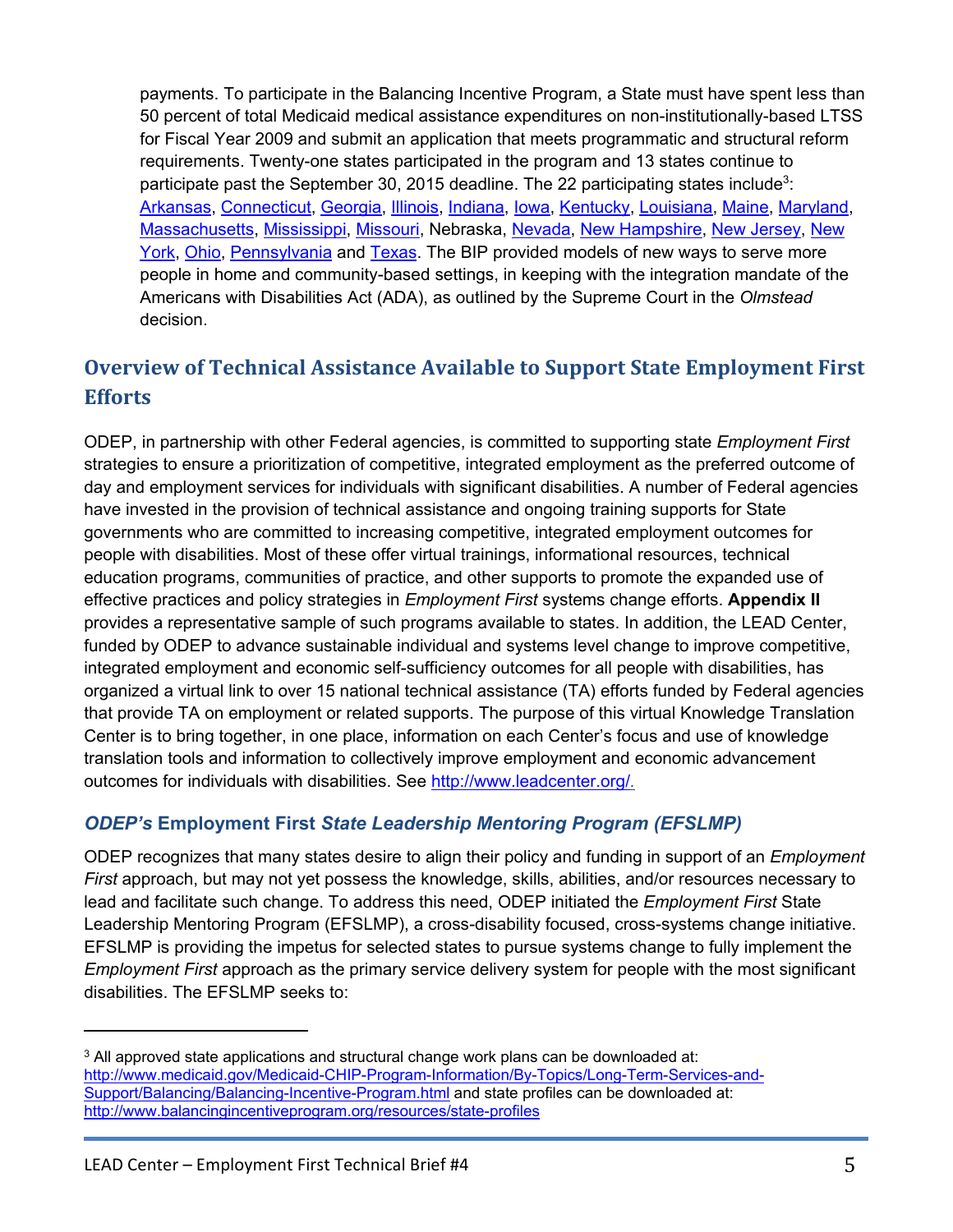- Provide peer-to-peer mentoring, intensive technical assistance, and training to core states by peer-to-peer mentors and a pool of national subject matter experts as they transform employment delivery systems toward an *Employment First* approach;
- Sponsor a community of practice (CoP) comprised of interested cross-systems state teams across the country in order to facilitate shared experiences and strategies related to effectuating *Employment First* policies and practice; and
- Link participating states with current Federal initiatives that are focused on promoting state-level systems-change conducive to *Employment First* objectives.

#### *Intensive Technical Assistance to Core States*

In addition to the intensive technical assistance and training being offered to a group of core states, ODEP also runs a National *Employment First* Community of Practice, which is open to any interested disability stakeholder across all 50 states. Approximately 1,300 individuals across 43 states are currently participating in ODEP's *Employment First* CoP. ODEP is striving to coordinate its efforts with similar technical assistance being provided by other Federal agencies and national entities to ensure continuity and seamless access of multiple technical resources and sources of assistance. Additionally, ODEP is collaborating with Federal partners and other national entities to develop a National Strategic Policy Framework for outlining a roadmap of proposed policy reforms for strengthening the Federal government's promotion of *Employment First* at a national level.

ODEP's *Employment First* CoP provides state teams with a variety of services to support state *Employment First* teams, including:

- **Systems Change TA/Training Webinars:** ODEP hosts monthly educational presentations on a variety of *Employment First* topics facilitated by national leaders in the field of systems reform.
- **Vision Quest Policy Working Group Series:** Beginning in 2014, a select group of core states participating in the EFSLMP have had the opportunity to participate in a topic-specific policy development working group with two national subject matter experts over the course of a year.
- **ePolicyWorks Virtual Workspace:** ODEP's ePolicyWorks provides a virtual policy workspace for all EFSLMP CoP participating states along with an array of resources and services to stimulate virtual communications, resource sharing, and policy collaboration in a safe and user-friendly environment.
- **Access to Technical Assistance Resources and Policy Tools Developed through ODEP's EFSLMP:** A variety of technical assistance resources and policy tools are available to provide additional support free of charge to participating CoP states.
- **Real-Time Consulting Advice from National Subject Matter Experts:** State teams are able to submit questions or inquiries regarding various aspects of state systems change efforts to solicit real-time guidance and advice from a large pool of national subject matter experts.

#### *Expectations of State Employment First Teams Participating in the EFSLMP Community of Practice*

**In exchange for participation in the EFSLMP Community of Practice, CoP states are asked to commit to the following –**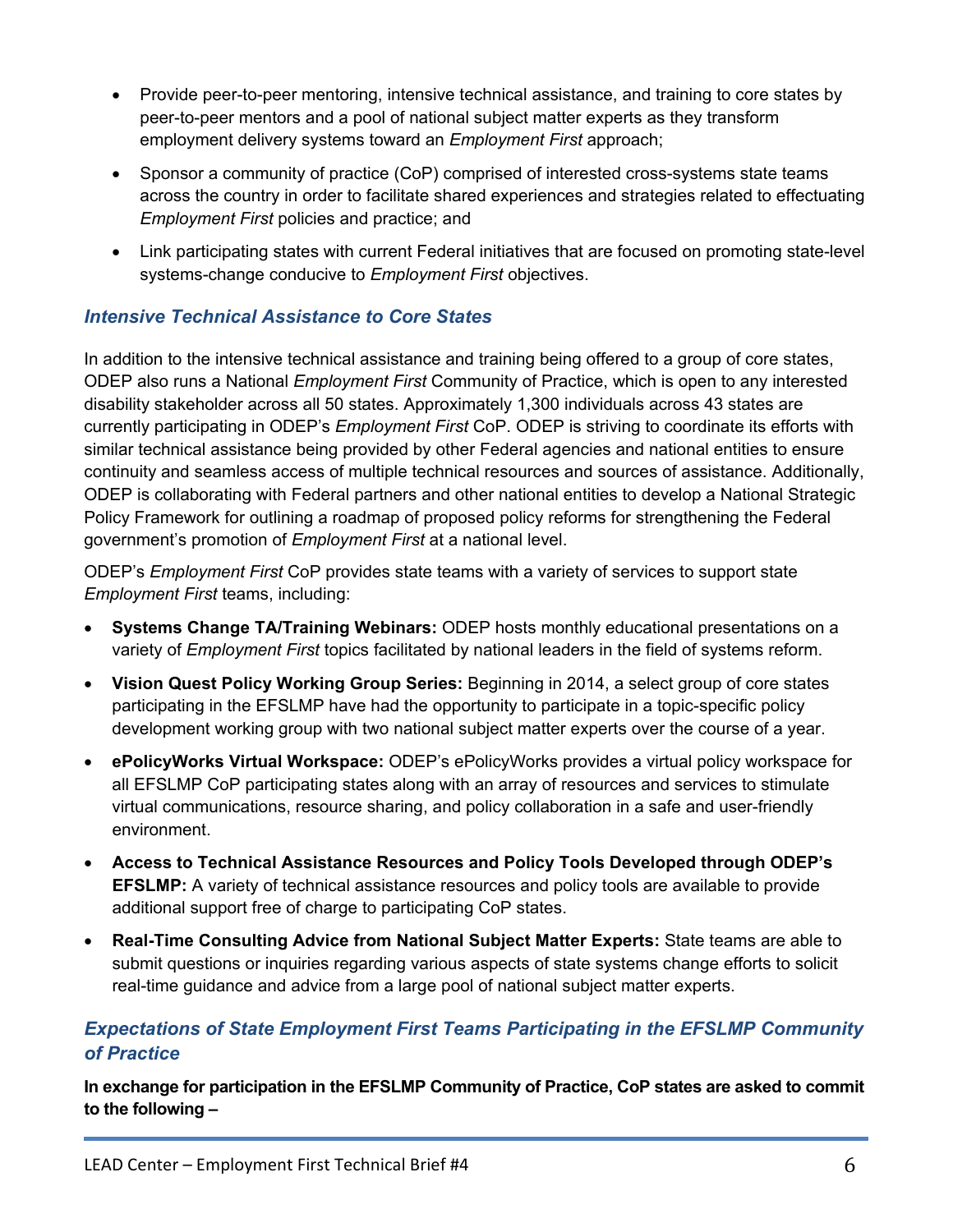- A continuation of cross-agency work aimed at establishing an *Employment First* strategic policy framework, inclusive of, but not limited to, active CoP engagement from the following state entities: education, intellectual/developmental disability (I/DD) adult services, Medicaid, mental health, vocational rehabilitation, and workforce development.
- Frequent utilization of the virtual workspace provided through ePolicyWorks, and the sharing of any policy outputs that are produced on the state level to further *Employment First* efforts with ODEP and the EFSLMP CoP.
- Regular cross-agency participation by the above-mentioned systems in monthly EFSLMP CoP webinars, as well as other planned CoP activities.
- Full participation in all EFSLMP evaluation activities (including completion of online surveys, telephone interviews, and virtual focus groups).

In addition to the EFSLMP, ODEP offers a dedicated website containing comprehensive information on competitive, integrated employment for a variety of audiences at: [http://www.dol.gov/odep/ietoolkit/.](http://www.dol.gov/odep/ietoolkit/) Contact ODEP at (202) 693-7880 for more information on the EFSLMP pilot and how your state might participate.

#### *Comprehensive Employment First Web Platform*

This platform, funded by ODEP and housed on the National LEAD Center's website, provides a unique, comprehensive resource for policy-makers, researchers, and external stakeholders to learn about national trends and activities in *Employment First*, including but not limited to:

- Downloading outcome data across respective Federally-funded systems (education, I/DD adult services, mental health, vocational rehabilitation (VR), workforce development, and others) at an individual state level, as well as the ability to compare data from up to three states at a time;
- Reviewing comprehensive profiles for each individual state with respect to relevant legislation, policies, gubernatorial actions, funding initiatives, pilots, and strategic partnerships going on in each state as it relates to increasing competitive, integrated employment options for individuals with disabilities; and
- Conducting queries to ascertain all policies/actions around a specific topic based on a customized search process. The site is available: [http://employmentfirst.leadcenter.org](http://employmentfirst.leadcenter.org/)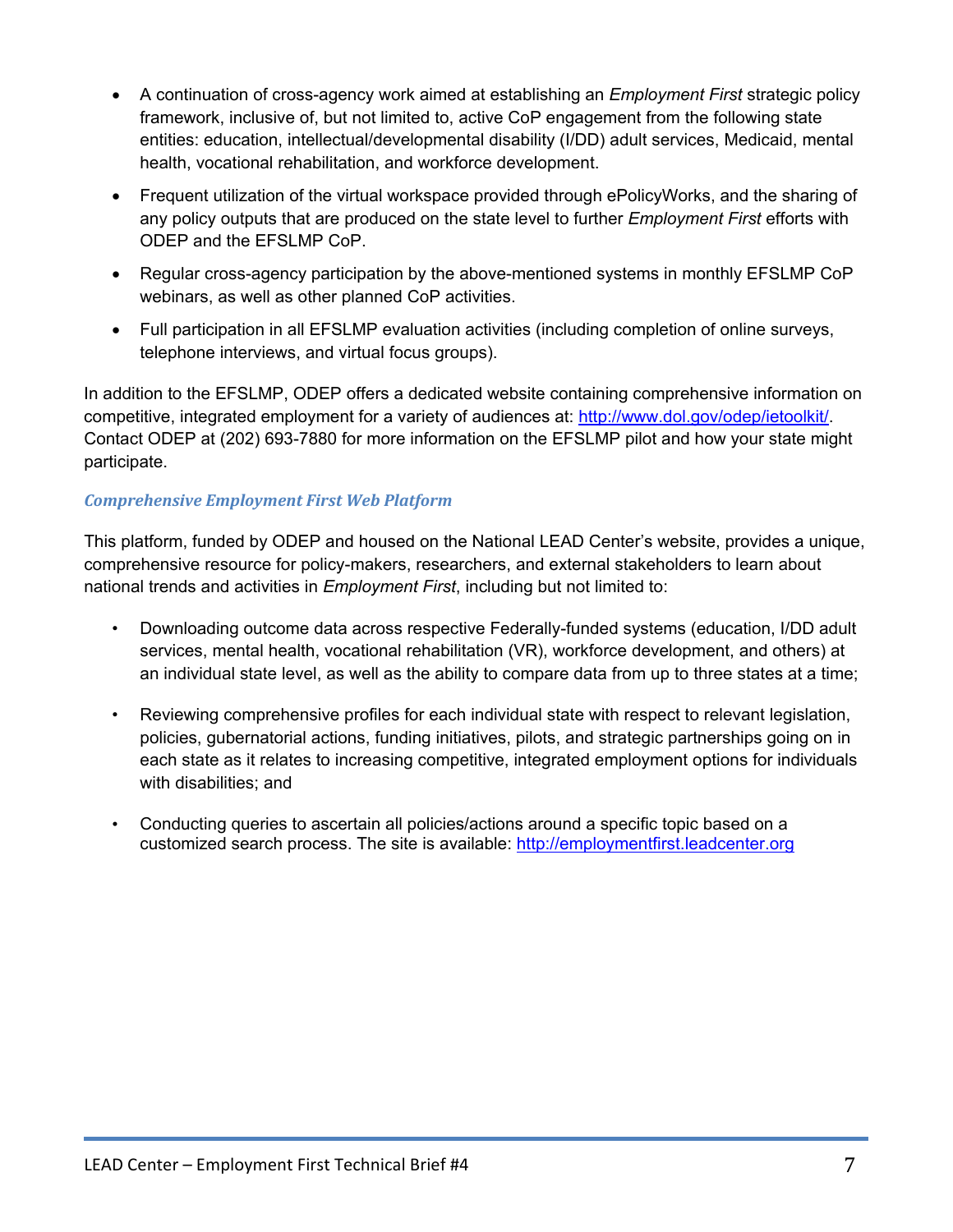## **APPENDIX I:** List of Federal Funding Opportunities Specifically Designed to Support *Employment First* Systems Change Activities

| <b>FUNDING</b><br><b>INITIATIVE</b>                                                                                          | <b>FEDERAL</b><br><b>AGENCIES</b>                                                                                                                                                                                                        | <b>PURPOSE &amp; DESCRIPTION</b>                                                                                                                                                                                                                                                                                                                                                                                                                                                                                                                                                                                                                                                                                                                                                                                                                                                                                                                                                                                                          | <b>CURRENT STATES RECEIVING</b><br><b>ASSISTANCE</b>                                                                                                                                                                                                                                                                                                                                                                                                                                                                                                                                                                     |
|------------------------------------------------------------------------------------------------------------------------------|------------------------------------------------------------------------------------------------------------------------------------------------------------------------------------------------------------------------------------------|-------------------------------------------------------------------------------------------------------------------------------------------------------------------------------------------------------------------------------------------------------------------------------------------------------------------------------------------------------------------------------------------------------------------------------------------------------------------------------------------------------------------------------------------------------------------------------------------------------------------------------------------------------------------------------------------------------------------------------------------------------------------------------------------------------------------------------------------------------------------------------------------------------------------------------------------------------------------------------------------------------------------------------------------|--------------------------------------------------------------------------------------------------------------------------------------------------------------------------------------------------------------------------------------------------------------------------------------------------------------------------------------------------------------------------------------------------------------------------------------------------------------------------------------------------------------------------------------------------------------------------------------------------------------------------|
| <b>Partnerships</b><br>in<br>Employment<br><b>Systems</b><br>Change                                                          | U.S. Department of<br>Health and Human<br>Services (HHS)<br>Administration on<br>Intellectual and<br>Developmental<br><b>Disabilities</b>                                                                                                | The purpose of these grants is to prioritize employment as<br>the first and preferred option for youth and young adults<br>with I/DD. Grantees will enhance collaboration across<br>existing state systems, including programs administered by<br>state developmental disabilities agencies, state vocational<br>rehabilitation agencies, state educational agencies, and<br>other entities to increase competitive employment outcomes<br>for youth and young adults with I/DD.<br>The grantees will develop and conduct initiatives designed<br>to improve employment outcomes, expand competitive<br>employment in integrated settings, and improve statewide<br>system policies and practices for youth and young adults<br>with intellectual and developmental disabilities (I/DD). The<br>grantees will document their systems change efforts<br>throughout the five-year project period. For additional<br>information:<br>http://www.acl.gov/Programs/AIDD/Programs/PNS/Resourc<br>es/PartnershipsInEmplSystemsChangeGrants.aspx. | AIDD's eight Partnerships in Employment<br>Systems Change projects are funded under<br>Projects of National Significance.<br>FY 2011 Grantees:<br>• University of California Los Angeles<br>(CA)<br>Mississippi Department of Mental<br>$\bullet$<br>Health (MS)<br>Iowa Department of Human Services<br>$\bullet$<br>(IA)<br>University of Rochester (NY)<br>$\bullet$<br>University of Missouri Kansas City<br>(MO)<br>• Wisconsin Board for People with<br>Developmental Disabilities (WI)<br>FY 2012 Grantees:<br>• Vanderbilt University (TN)<br>• Governor's Council on Disabilities and<br>Special Education (AK) |
| Promoting<br><b>Readiness of</b><br>Minors in<br>Supplemental<br><b>Security</b><br>Income<br>(PROMISE)<br><b>Disability</b> | Joint initiative of<br>the U.S.<br>Department of<br>Education, the<br>U.S. Social<br>Security<br>Administration, the<br>U.S. Department of<br>Health and Human<br>Services, and the<br>U.S. Department of<br>Labor<br>U.S. Department of | The PROMISE initiative is intended to improve the provision<br>and coordination of services for child SSI recipients and<br>their families. The services help child recipients achieve<br>better outcomes, including graduating from high school<br>ready for college and a career, completing postsecondary<br>education and job training, and obtaining competitive<br>employment in an integrated setting. As a result, these child<br>SSI recipients can achieve long-term reductions in reliance<br>on SSI. Additionally, a national technical assistance center<br>was awarded to the Association of University Centers on<br>Disabilities in FY2014 to support the PROMISE grantees<br>and Mathematica Policy Research has been contracted to<br>conduct a nine-year evaluation. For additional information:<br>http://www2.ed.gov/about/inits/ed/promise/index.html.<br>Provides funding and technical assistance to State                                                                                                        | More than \$211 million was awarded in<br>2013 for five-year grants to the following<br>five individual states (Arkansas; California;<br>Maryland; New York; Wisconsin) and one<br>consortium of six states (Arizona; Colorado;<br>Montana; North Dakota; South Dakota;<br>Utah) to establish and operate model<br>demonstration projects designed to improve<br>the education and employment outcomes of<br>child Supplemental Security Income (SSI)<br>recipients and their families.<br>Since 2010, the U.S. Department of Labor                                                                                      |
| Employment<br>Initiative                                                                                                     | Labor<br>(Employment<br>Training<br>Administration &<br>Office of Disability<br>Employment<br>Policy)                                                                                                                                    | governments focused on improving service delivery<br>strategies and outreach to job seekers with disabilities<br>through the workforce development system. For additional<br>information:<br>http://www.dei-ideas.org/.                                                                                                                                                                                                                                                                                                                                                                                                                                                                                                                                                                                                                                                                                                                                                                                                                   | (DOL) has awarded over \$95 million to 26<br>states under DEI. A map outlining all state<br>DEI grantees can be located at:<br>https://www.doleta.gov/disability/DEI.cfm.                                                                                                                                                                                                                                                                                                                                                                                                                                                |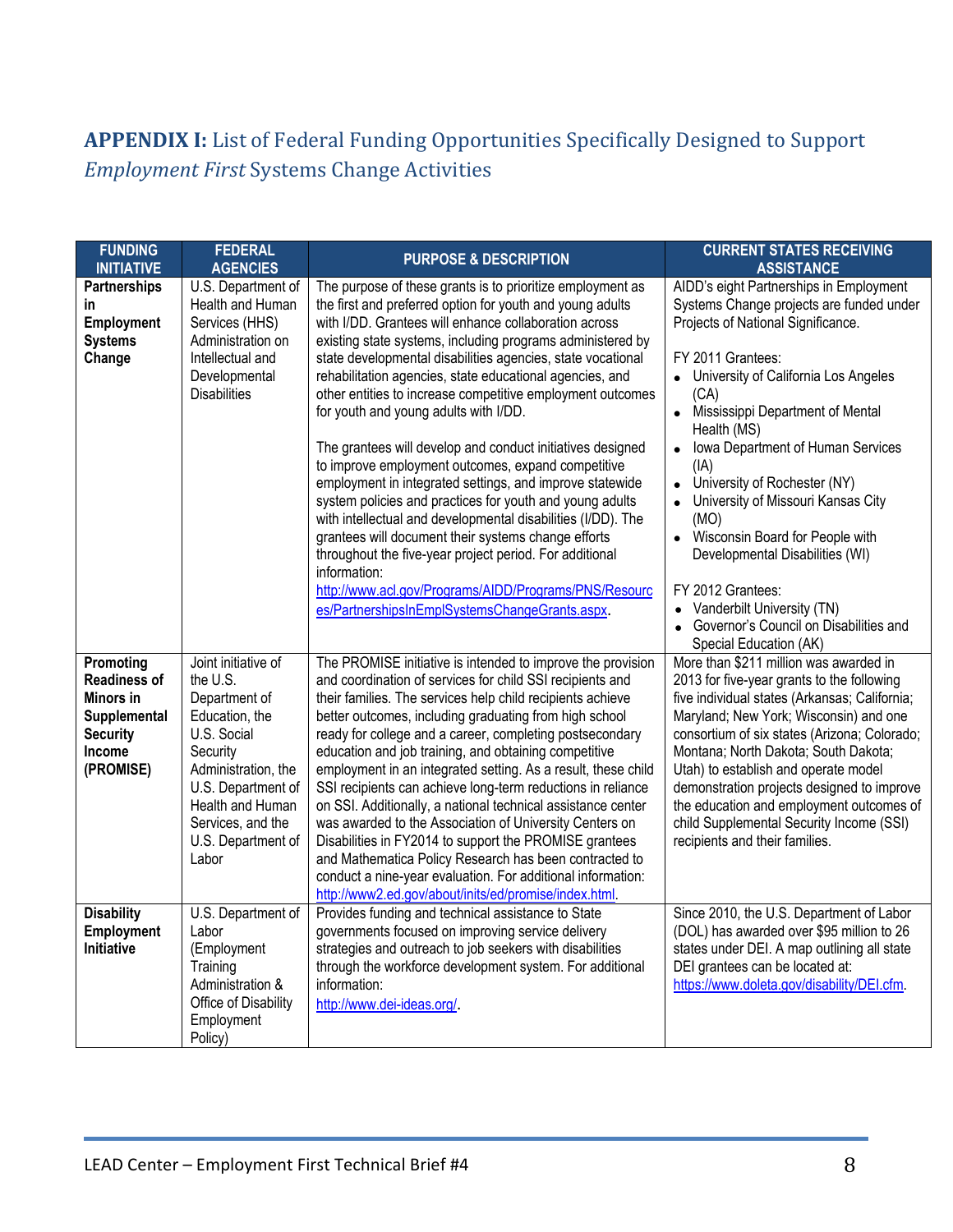| <b>FUNDING</b><br><b>INITIATIVE</b>                                                                                                                   | <b>FEDERAL</b><br><b>AGENCIES</b>                                                                                                                     | <b>PURPOSE &amp; DESCRIPTION</b>                                                                                                                                                                                                                                                                                                                                                                                                                                                                                                                                                                                                                                                                                                                                                                                                                                                                                                                                                                                                                                                                                                                                                                                                             | <b>CURRENT STATES RECEIVING</b><br><b>ASSISTANCE</b>                                                                                                                                                                                                                                                                                                                                                                                                                                                                                                                                                                                                                                  |
|-------------------------------------------------------------------------------------------------------------------------------------------------------|-------------------------------------------------------------------------------------------------------------------------------------------------------|----------------------------------------------------------------------------------------------------------------------------------------------------------------------------------------------------------------------------------------------------------------------------------------------------------------------------------------------------------------------------------------------------------------------------------------------------------------------------------------------------------------------------------------------------------------------------------------------------------------------------------------------------------------------------------------------------------------------------------------------------------------------------------------------------------------------------------------------------------------------------------------------------------------------------------------------------------------------------------------------------------------------------------------------------------------------------------------------------------------------------------------------------------------------------------------------------------------------------------------------|---------------------------------------------------------------------------------------------------------------------------------------------------------------------------------------------------------------------------------------------------------------------------------------------------------------------------------------------------------------------------------------------------------------------------------------------------------------------------------------------------------------------------------------------------------------------------------------------------------------------------------------------------------------------------------------|
| <b>Supported</b><br><b>Employment</b><br>for Individuals<br>with the Most<br>Significant<br>Disabilities,<br><b>Title VI-B</b><br><b>State Grants</b> | Rehabilitation<br>Services<br>Administration,<br>Office of Special<br>Education and<br>Rehabilitative<br>Services,<br>U.S. Department of<br>Education | Provides grants to assist states in developing and<br>implementing collaborative programs with appropriate<br>entities to provide programs of supported employment<br>services for individuals with the most significant disabilities<br>who require supported employment services to achieve<br>employment outcomes. Grant funds are administered under<br>a state plan supplement to the Title I state plan for<br>vocational rehabilitation (VR) services designated by each<br>state. Supported employment grant funds are used to<br>supplement funds provided under the state VR grants<br>program for the costs of providing supported employment<br>services. Program funds may be used to supplement<br>assessments under the Title I program and supplement<br>other VR services necessary to help individuals with the<br>most significant disabilities find work in the integrated labor<br>market. Funds cannot be used to provide the extended<br>services necessary to maintain individuals in employment<br>after the end of supported employment services, which<br>usually do not exceed 18 months but can be supported for<br>24 months under WIOA. For additional information:<br>https://rsa.ed.gov/programs.cfm?pc=se. | All states are eligible to receive this<br>currently-funded formula grant program, but<br>must submit a supplement to their Title I<br><b>Vocational Rehabilitation State Grants</b><br>program plan. States may carry over<br>unobligated funds to the next fiscal year.<br>Funds are distributed on the basis of<br>population, except that no state receives<br>less than \$300,000, or one-third of 1<br>percent of the sums appropriated,<br>whichever is greater. The minimum<br>allotment for territories is one-eighth of 1<br>percent of the sums appropriated. More<br>information on current state allotments can<br>be found at:<br>http://rsa.ed.gov/programs.cfm?pc=se. |
| <b>Employment</b><br><b>Development</b><br>Initiative (EDI)                                                                                           | Substance Abuse<br>and Mental Health<br>Services<br>Administration,<br>U.S. Department of<br>Health and Human<br>Services                             | The purpose of EDI is to assist states in developing and<br>expanding employment opportunities for people with<br>psychiatric disabilities, substance abuse issues, and/or<br>mental health needs. This grant program has provided<br>funding to 18 states thus far to pilot innovative strategies<br>and disseminate effective practices in an effort to further<br>state systems change activities that promote competitive,<br>integrated employment for individuals with psychiatric<br>disabilities, substance abuse issues, and/or mental health<br>needs. For additional information:<br>http://www.nasmhpd.org/content/employment-development-<br>initiative-edi-0.                                                                                                                                                                                                                                                                                                                                                                                                                                                                                                                                                                  | FY2011 Grantees: Alabama; Connecticut;<br>Georgia; Missouri; New Hampshire; New<br>Jersey; New York; Vermont; Wisconsin<br>FY2012 Grantees: Iowa; Michigan;<br>Nebraska; North Dakota; Pennsylvania;<br>Rhode Island; South Carolina; Texas;<br>Virginia                                                                                                                                                                                                                                                                                                                                                                                                                              |
| Transforming<br>Lives through<br><b>Supported</b><br><b>Employment</b>                                                                                | Substance Abuse<br>and Mental Health<br>Services<br>Administration,<br>U.S. Department of<br>Health and Human<br>Services                             | The purpose of this program is to enhance state and<br>community capacity to provide and expand evidence-based<br>supported employment programs (such as the Individual<br>Placement and Support model) to adults with serious<br>mental illnesses, including persons with co-occurring mental<br>and substance use disorders. The expected outcome of the<br>program is for states to have the necessary infrastructure in<br>place to maintain and expand supported employment<br>services throughout the state and increase the number of<br>individuals with serious mental illness and co-occurring<br>mental illness and substance use disorders who obtain and<br>retain competitive employment.<br>More information can be found at:<br>http://www.samhsa.gov/gains-center/grant-<br>grantees/transforming-lives-through-supported-<br>employment-program.                                                                                                                                                                                                                                                                                                                                                                           | The following seven states were awarded<br>grants in FY2014: Alabama; Connecticut;<br>Illinois; Kansas; Ohio; Utah; Washington.<br>These grants can be funded for up to five<br>years.                                                                                                                                                                                                                                                                                                                                                                                                                                                                                                |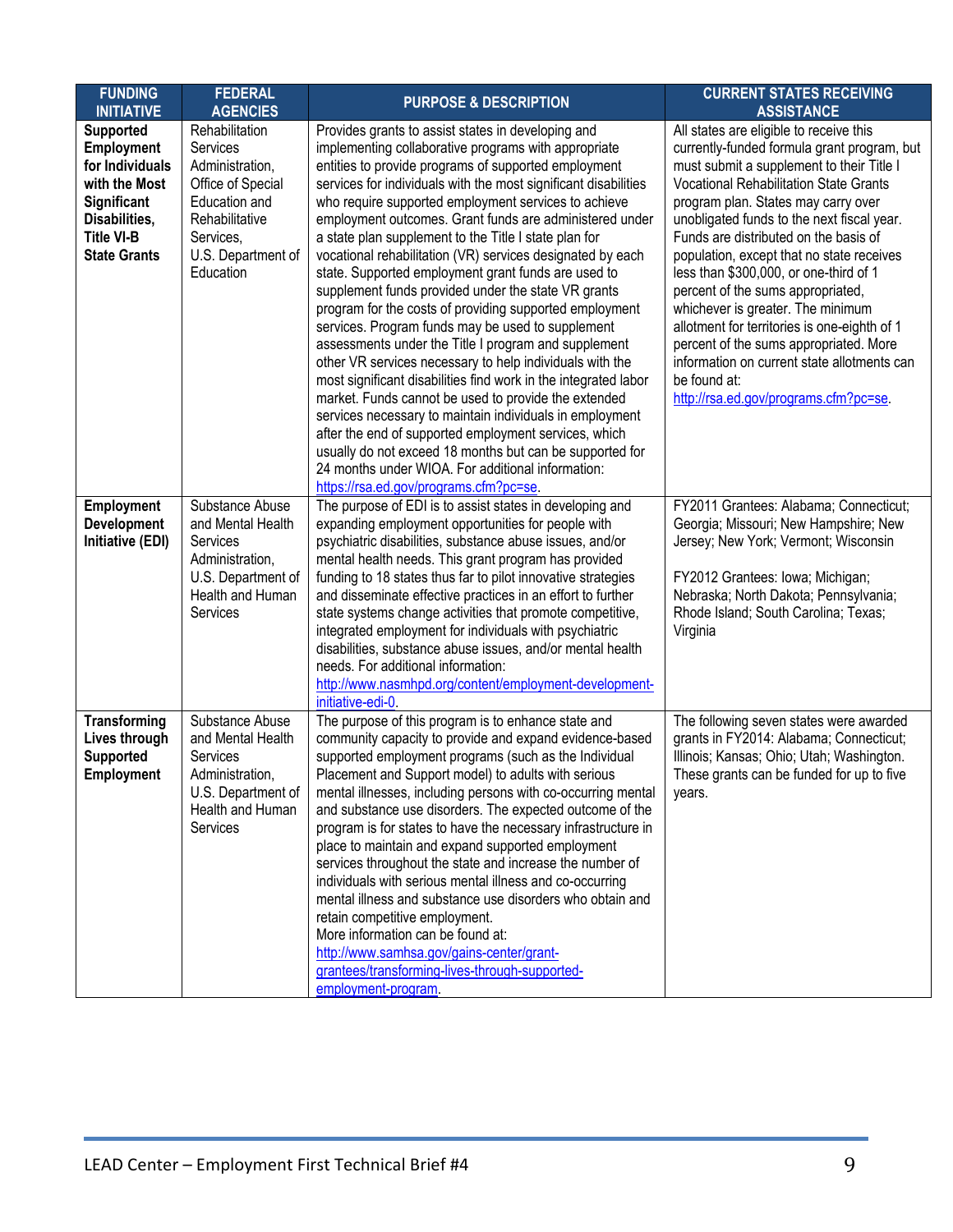## **APPENDIX II:** List of Federally-Funded Technical Assistance Resources Available to Support *Employment First* State Systems Change Activities

| <b>AGENCY</b>                                                                                                                                                | <b>T/TA</b><br><b>PROGRAM</b>             | <b>DESCRIPTION</b>                                                                                                                                                                                                                                                                                                                                                                                                                                                                                                                                                                                                                                                                                                                                                                                                                                                                                                                   | <b>STATE PARTICIPATION &amp;</b><br><b>ELIGIBILITY</b>                                                                                                                                                                                                                                                                                                                                                                                                                                                                                                                             |
|--------------------------------------------------------------------------------------------------------------------------------------------------------------|-------------------------------------------|--------------------------------------------------------------------------------------------------------------------------------------------------------------------------------------------------------------------------------------------------------------------------------------------------------------------------------------------------------------------------------------------------------------------------------------------------------------------------------------------------------------------------------------------------------------------------------------------------------------------------------------------------------------------------------------------------------------------------------------------------------------------------------------------------------------------------------------------------------------------------------------------------------------------------------------|------------------------------------------------------------------------------------------------------------------------------------------------------------------------------------------------------------------------------------------------------------------------------------------------------------------------------------------------------------------------------------------------------------------------------------------------------------------------------------------------------------------------------------------------------------------------------------|
| Administration<br>on Intellectual<br>and<br>Developmental<br><b>Disabilities</b><br>(AIDD), U.S.<br>Department of<br>Health & Human<br><b>Services (HHS)</b> | Employment<br>Learning<br>Community       | In 2012, AIDD awarded funding to the Institute for Community Inclusion<br>at the University of Massachusetts, Boston to establish a community of<br>practice of state governments, with the goal of building capacity,<br>reforming delivery systems, and improving strategies to increase<br>inclusive, competitive employment for individuals with intellectual and<br>developmental disabilities. Training and technical assistance is<br>conducted in partnership with AIDD's Developmental Disabilities<br>Network, state vocational rehabilitation agencies, and other relevant<br>state agencies. This program was originally named "Community of<br>Practice for Supporting Competitive Integrated Employment for<br>Individuals with Intellectual and Developmental Disabilities." For<br>additional information:http://www.thinkwork.org/employment-learning-<br>community-improving-systems-and-services-individuals-idd. | Eight states participate in the<br>Community of Practice:<br>District of Columbia; Idaho;<br>Kentucky; Maryland; Minnesota;<br>Nevada; North Dakota; West Virginia                                                                                                                                                                                                                                                                                                                                                                                                                 |
| <b>Centers for</b><br><b>Medicare and</b><br><b>Medicaid</b><br>Services (CMS),<br><b>U.S. Department</b><br>of Health &<br><b>Human Services</b><br>(HHS)   | Balancing<br><b>Incentives</b><br>Program | For more information on the required structural changes or to gain<br>information on technical assistance opportunities and resources<br>available to states who are participating in the Balancing Incentive<br>Program, refer to:<br>www.balancingincentiveprogram.org                                                                                                                                                                                                                                                                                                                                                                                                                                                                                                                                                                                                                                                             | These states participate in BIP:<br>Arkansas; Connecticut; Georgia;<br>Illinois; Indiana; Iowa; Kentucky;<br>Louisiana; Maine; Maryland;<br>Massachusetts; Mississippi;<br>Missouri; Nebraska; Nevada; New<br>Hampshire; New Jersey; New York;<br>Ohio; Pennsylvania; Texas                                                                                                                                                                                                                                                                                                        |
| CMS, HHS                                                                                                                                                     | Money Follows<br>the Person<br>(MFP)      | National contractors with subject matter expertise are available to<br>support MFP grantees and others with technical assistance on<br>program implementation to promote best practices and provide<br>guidance on MFP quality improvement strategies to enhance system<br>performance improvement and individual consumer outcomes. For<br>additional information: https://www.medicaid.gov/State-Resource-<br>Center/Medicaid-State-Technical-Assistance/Money-Follows-the-<br>Person-Tech-Assist/Money-Follows-the-Person-TA.html.                                                                                                                                                                                                                                                                                                                                                                                                | States participating in MFP:<br>Alabama; Arkansas; California;<br>Colorado; Connecticut; Delaware;<br>Georgia; Hawaii; Idaho; Illinois;<br>Indiana; Iowa; Kansas; Kentucky;<br>Louisiana; Maine; Maryland;<br>Massachusetts; Michigan;<br>Minnesota; Missouri; Mississippi;<br>Montana; North Carolina; North<br>Dakota; Nebraska; New Hampshire;<br>New Jersey; Nevada; New York;<br>Ohio; Oklahoma; Oregon;<br>Pennsylvania; Rhode Island; South<br>Carolina; South Dakota; Tennessee;<br>Texas; Virginia; Vermont;<br>Washington; Washington, D.C.;<br>Wisconsin; West Virginia |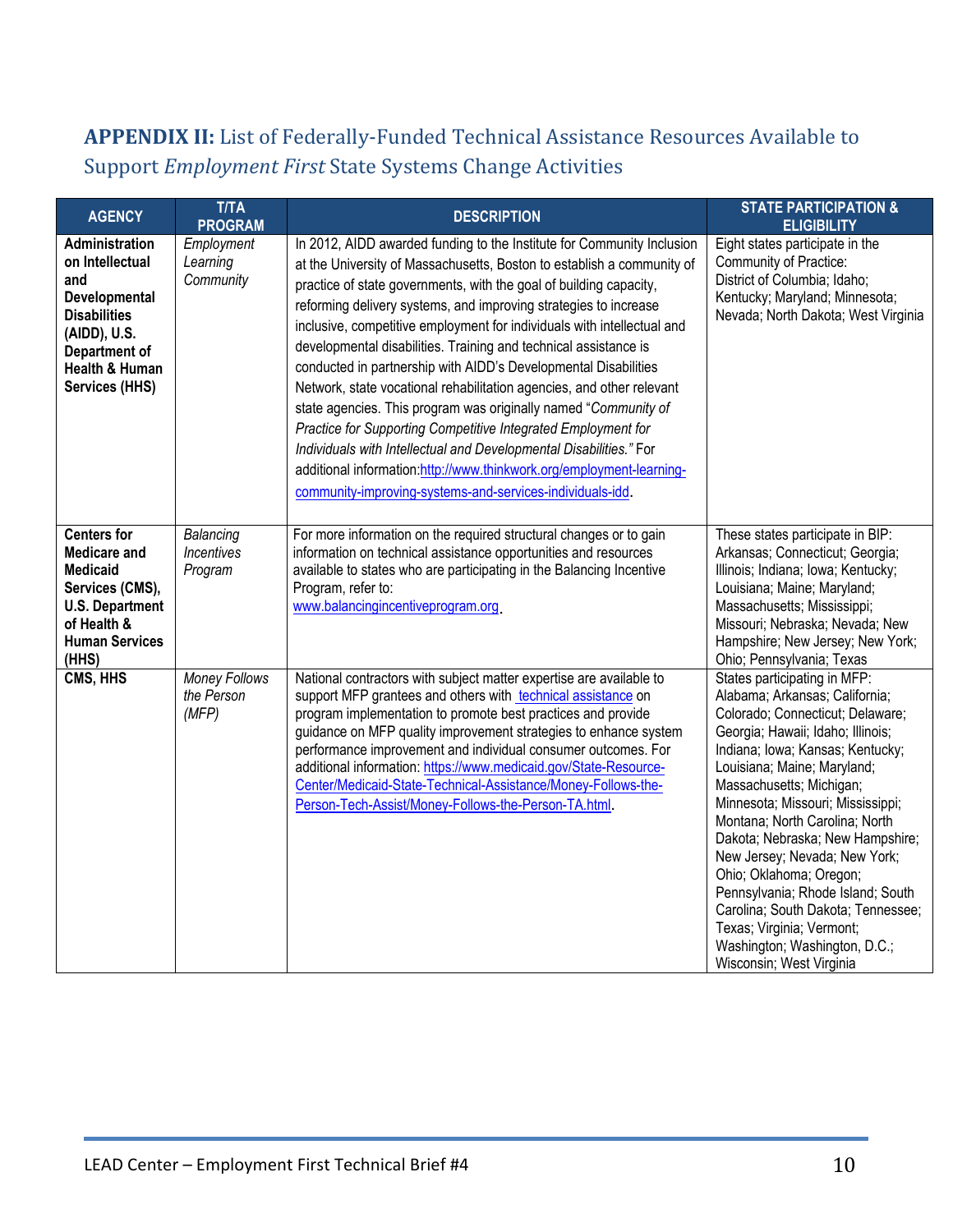| <b>AGENCY</b>                                                                                                                | <b>T/TA</b><br><b>PROGRAM</b>                                            | <b>DESCRIPTION</b>                                                                                                                                                                                                                                                                                                                                                                                                                                                                                                                                                                                                                                                                                                                                                                                                                                                                                                                                                                                                                                                                                                                                                                                                                                                                                                                                                                                                                                                                      | <b>STATE PARTICIPATION &amp;</b><br><b>ELIGIBILITY</b>                                                                        |
|------------------------------------------------------------------------------------------------------------------------------|--------------------------------------------------------------------------|-----------------------------------------------------------------------------------------------------------------------------------------------------------------------------------------------------------------------------------------------------------------------------------------------------------------------------------------------------------------------------------------------------------------------------------------------------------------------------------------------------------------------------------------------------------------------------------------------------------------------------------------------------------------------------------------------------------------------------------------------------------------------------------------------------------------------------------------------------------------------------------------------------------------------------------------------------------------------------------------------------------------------------------------------------------------------------------------------------------------------------------------------------------------------------------------------------------------------------------------------------------------------------------------------------------------------------------------------------------------------------------------------------------------------------------------------------------------------------------------|-------------------------------------------------------------------------------------------------------------------------------|
| <b>Employment &amp;</b><br><b>Training</b><br><b>Administration</b><br>$(ETA)$ ,<br><b>U.S. Department</b><br>of Labor (DOL) | Disability &<br>Employment<br>Community of<br>Practice                   | The U.S. Department of Labor is requiring the public workforce<br>development system to expand its capacity to provide integrated,<br>seamless, and accessible services and programs to people with<br>disabilities and/or other challenges to employment. To achieve this<br>goal and building upon lessons learned from the Employment and<br>Training Administration's Disability Program Navigator (DPN) initiative,<br>the workforce system is collaborating with a wide range of partners to<br>help people with disabilities obtain meaningful and effective<br>employment opportunities. This Community of Practices is an e-<br>learning, knowledge sharing web-space that offers workforce<br>professionals, employers, economic development, and education<br>professionals a dynamic network featuring innovative workforce<br>solutions. Online learning events, resource information, and tools help<br>organizations learn how to develop strategies that enable individuals<br>and businesses to be successful in the 21 <sup>st</sup> century economy.<br>Information from DOL's Disability Employment Initiative (DEI),<br>cosponsored with ODEP, which builds on the promising practices of<br>the DPN initiative, is shared on the site, as well as other successful<br>strategies and model programs of service delivery in the workforce<br>system to improve employment outcomes of youth and adults with<br>disabilities:https://disability.workforce3one.org/. | All state and local workforce<br>investment systems and personnel<br>have access to<br>https://disability.workforce3one.org/. |
| Office of<br><b>Disability</b><br><b>Employment</b><br>Policy (ODEP),<br><b>U.S. Department</b><br>of Labor (DOL)            | <b>ODEP National</b><br>Research &<br>Technical<br>Assistance<br>Centers | To develop and influence disability employment-related policies and<br>practices, ODEP sponsors the following research and technical<br>assistance resources:<br>Job Accommodation Network (JAN) - Leading source of free,<br>expert, and confidential guidance on workplace accommodations<br>and disability employment issues. (Contract Period FY 2012-FY<br>2017)<br><b>Employer Assistance and Resource Network on Disability</b><br>$\bullet$<br>Inclusion (EARN) - Collaborative that researches, influences and<br>develops inclusive employer practices and policies, and helps<br>employers hire and retain workers with disabilities. (Contract<br>Period FY 2015-FY 2020)<br>National Collaborative on Workforce and Disability for Youth<br>$\bullet$<br>(NCWD/Youth) - Partnership to promote success for youth with<br>disabilities entering the world of work. (Contract Period FY 2012-<br>FY 2017)<br>National Center on Leadership for the Employment and Economic<br>$\bullet$<br>Advancement of People with Disabilities (LEAD Center) -<br>Collaborative of disability, workforce and economic empowerment<br>organizations dedicated to advancing sustainable individual and<br>systems-level change to improve competitive, integrated<br>employment and economic self-sufficiency for adults across the<br>spectrum of disabilities. (Contract Period FY 2012-FY 2017)                                                                                         | Technical assistance, trainings, and<br>informational resources available to<br>external stakeholders in all 50<br>states.    |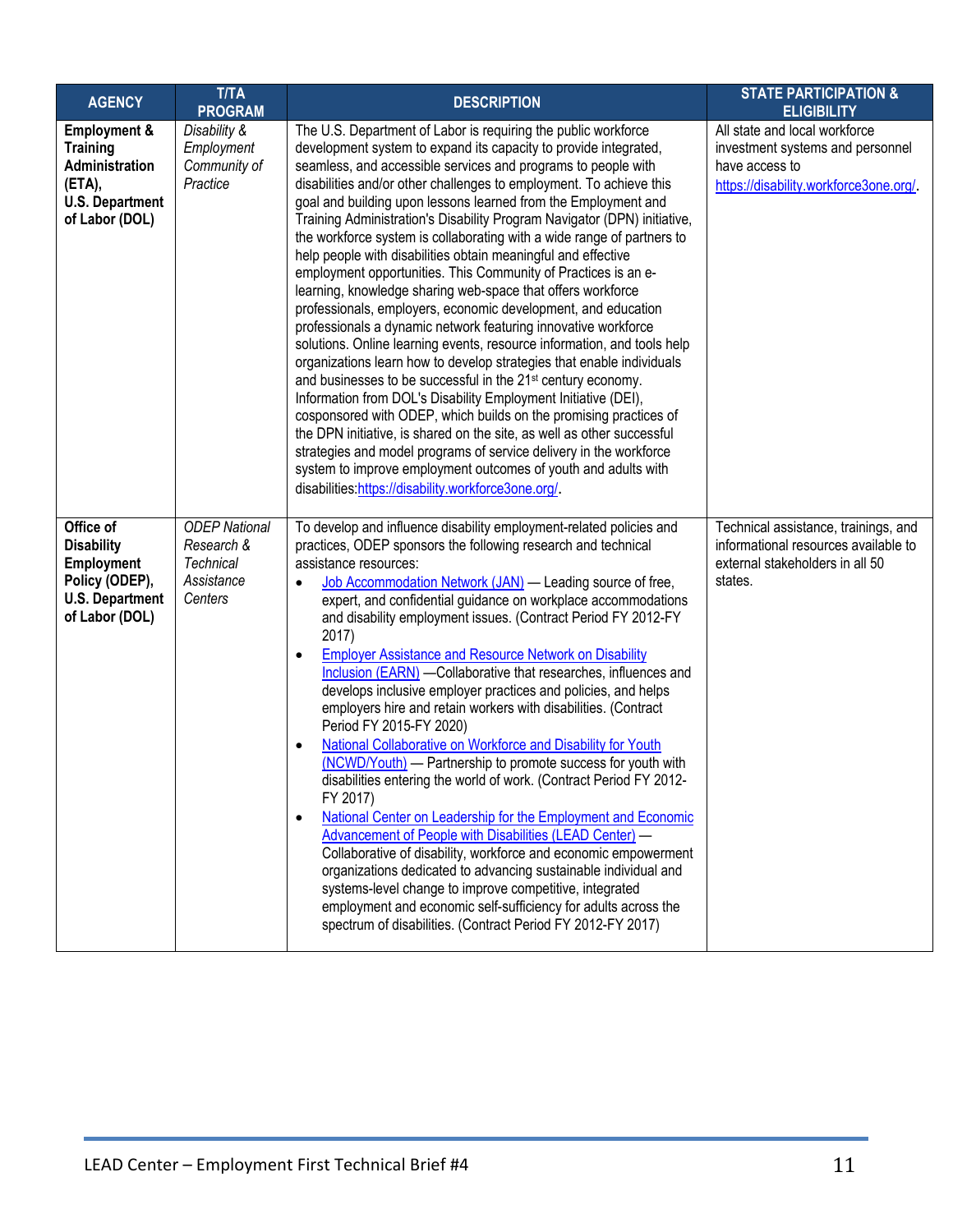| <b>AGENCY</b>                                                                                                                                                                                                     | <b>T/TA</b><br><b>PROGRAM</b>                                                                                                   | <b>DESCRIPTION</b>                                                                                                                                                                                                                                                                                                                                                                                                                                                                                                                                                                                                                                                                                                                                                                                                                                                                                                                                                                                                                                                                                                                                                                                                    | <b>STATE PARTICIPATION &amp;</b><br><b>ELIGIBILITY</b>                                                                                                                                                                                                                                |
|-------------------------------------------------------------------------------------------------------------------------------------------------------------------------------------------------------------------|---------------------------------------------------------------------------------------------------------------------------------|-----------------------------------------------------------------------------------------------------------------------------------------------------------------------------------------------------------------------------------------------------------------------------------------------------------------------------------------------------------------------------------------------------------------------------------------------------------------------------------------------------------------------------------------------------------------------------------------------------------------------------------------------------------------------------------------------------------------------------------------------------------------------------------------------------------------------------------------------------------------------------------------------------------------------------------------------------------------------------------------------------------------------------------------------------------------------------------------------------------------------------------------------------------------------------------------------------------------------|---------------------------------------------------------------------------------------------------------------------------------------------------------------------------------------------------------------------------------------------------------------------------------------|
| ODEP, DOL                                                                                                                                                                                                         | Knowledge<br>Translation<br>Consortium                                                                                          | In its efforts to facilitate strong coordination among Federally-funded<br>national technical assistance centers that are focused on the<br>employment and economic advancement of youth and adults with<br>disabilities, the National LEAD Center (www.leadcenter.org) launched<br>the Knowledge Translation (KT) Consortium in 2013. The LEAD Center<br>hosts discussions of the KT Consortium on timely topics of mutual<br>interest to the participating technical assistance centers and Federal<br>agencies, so as to create a vehicle for these partners to share<br>information on relevant activities and identify opportunities to leverage<br>resources across centers and coordinate efforts.                                                                                                                                                                                                                                                                                                                                                                                                                                                                                                             | Over 20 Federal agencies and<br>national entities participate in the<br>discussion. Federal agency partners<br>include TA centers from the<br>following Federal agencies:<br>Education: RSA, OSEP, OESE;<br>Social Security;<br>HHS: ACL NIDILRR, AIDD,<br>SAMHSA;<br>DOL: ETA, ODEP. |
| <b>Office of Special</b><br><b>Education</b><br>Programs<br>(OSEP), and<br><b>Rehabilitation</b><br><b>Services</b><br>Administration<br>(RSA),<br><b>U.S. Department</b><br>of Education                         | National<br>Technical<br>Assistance<br>Center on<br><b>Transition</b>                                                           | NTACT, a partnership of the University of North Carolina at Charlotte,<br>University of Oregon, Western Michigan University, the Transition<br>Coalition at the University of Kansas, and TransCen, Inc, assists State<br>Education Agencies, Local Education Agencies, State VR agencies,<br>and VR service providers in implementing evidence-based and<br>promising practices ensuring students with disabilities, including those<br>with significant disabilities, graduate prepared for success in<br>postsecondary education and employment. (Contract Period January,<br>2015-December, 2019)                                                                                                                                                                                                                                                                                                                                                                                                                                                                                                                                                                                                                 | Technical assistance, trainings, and<br>informational resources available to<br>external stakeholders in all 50<br>states.                                                                                                                                                            |
| <b>National</b><br>Institute on<br>Disability,<br>Independent<br>Living, and<br><b>Rehabilitation</b><br><b>Research</b><br>(NIDILRR),<br><b>U.S. Department</b><br>of Health &<br><b>Human Services</b><br>(HHS) | Rehabilitation<br>Research &<br><b>Training Center</b><br>on VR Practices<br>for Youth and<br>Young Adults<br>with Disabilities | The Rehabilitation Research and Training Center on Vocational<br>Rehabilitation (VR) Practices for Youth and Young Adults is designed<br>to provide a comprehensive, balanced, and rigorous view of the<br>strategies, methodologies, and models of VR service for youth and<br>young adults with disabilities in the United States. The Center will<br>contribute to ongoing academic analysis, policy development, and in-<br>the-field practice, providing extensive information to educators,<br>rehabilitation professionals, youth with disabilities and their families,<br>advocates, researchers, and policy makers. The Center is a<br>partnership of TransCen, Inc.; University of Maryland-College Park;<br>Mathematica Policy Research, Inc.; the Institute for Community<br>Inclusion at the University of Massachusetts-Boston; and the Council of<br>State Administrators of Vocational Rehabilitation (CSAVR). It is<br>supported through a grant from the National Institute on Disability,<br>Independent Living, and Rehabilitation Research, Administration for<br>Community Living, U.S. Department of Health and Human Services.<br>Information is available at http://vrpracticesandyouth.org. | Educational programming and<br>informational resources will be made<br>available to external stakeholders in<br>all 50 states.                                                                                                                                                        |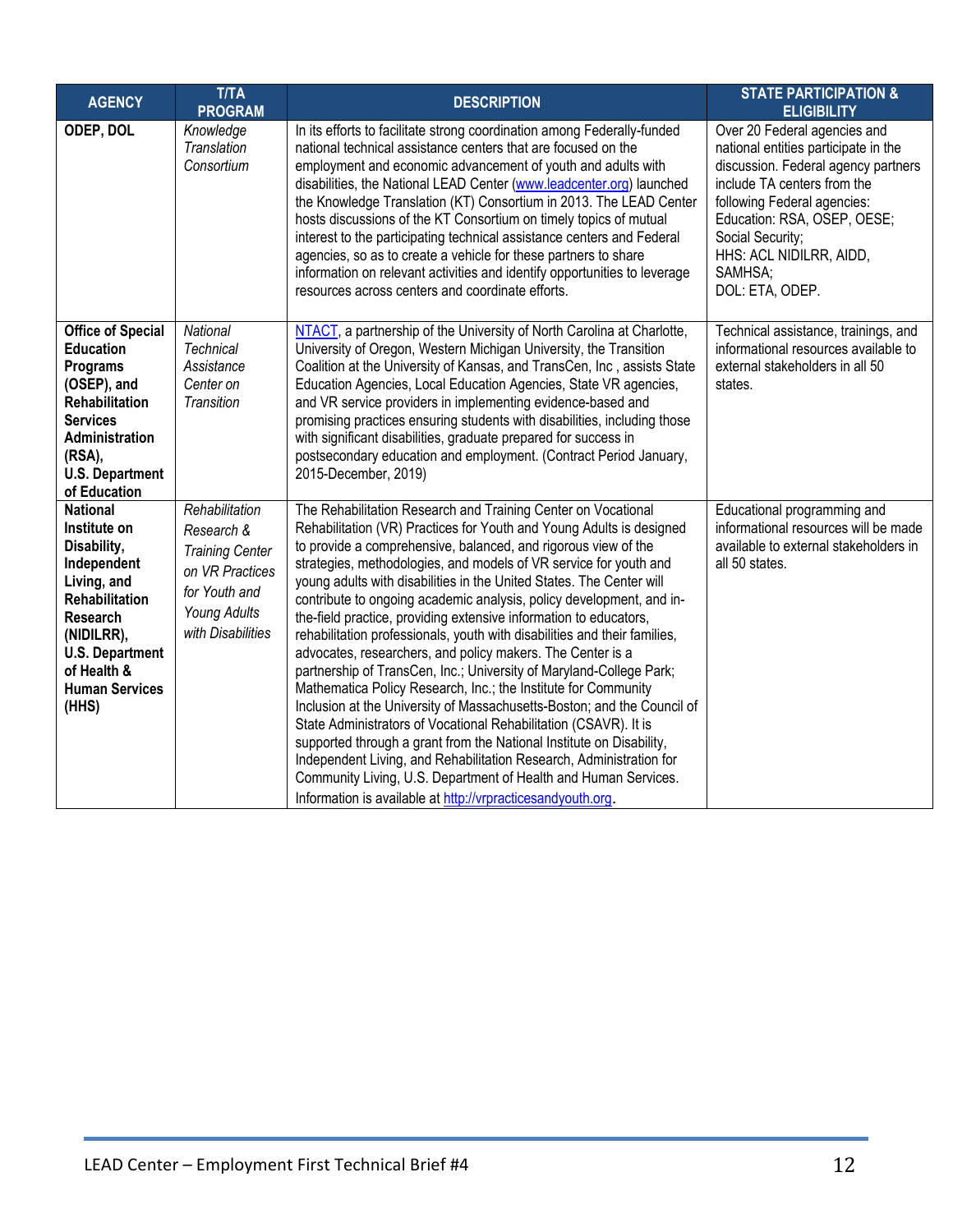| <b>AGENCY</b>                                                                                                                                                                      | <b>T/TA</b><br><b>PROGRAM</b>                                                                                        | <b>DESCRIPTION</b>                                                                                                                                                                                                                                                                                                                                                                                                                                                                                                                                                                                                                                                                                                                                                                                                                                                                                                                                                                                                                                                                                                                          | <b>STATE PARTICIPATION &amp;</b><br><b>ELIGIBILITY</b>                                                                                                                                                                                                       |
|------------------------------------------------------------------------------------------------------------------------------------------------------------------------------------|----------------------------------------------------------------------------------------------------------------------|---------------------------------------------------------------------------------------------------------------------------------------------------------------------------------------------------------------------------------------------------------------------------------------------------------------------------------------------------------------------------------------------------------------------------------------------------------------------------------------------------------------------------------------------------------------------------------------------------------------------------------------------------------------------------------------------------------------------------------------------------------------------------------------------------------------------------------------------------------------------------------------------------------------------------------------------------------------------------------------------------------------------------------------------------------------------------------------------------------------------------------------------|--------------------------------------------------------------------------------------------------------------------------------------------------------------------------------------------------------------------------------------------------------------|
| <b>Rehabilitation</b><br><b>Services</b><br>Administration<br>(RSA),<br><b>U.S. Department</b><br>of Education                                                                     | Vocational<br>Rehabilitation<br>Technical<br>Assistance<br>Centers                                                   | RSA awarded more than \$12.6 million in grants to seven technical<br>assistance centers. Together, they will help improve the outcomes of<br>individuals with disabilities-from cradle through career. The<br>investments are aimed at promoting inclusion, equity, and opportunity<br>for individuals with disabilities to help ensure their economic self-<br>sufficiency, independent living, and full community participation. A list<br>of the centers is available: http://www.ed.gov/news/press-releases/126-<br>million-grants-awarded-help-improve-outcomes-individuals-disabilities-<br>vocational-rehabilitation-and-workforce-development.<br>The Technical Assistance Centers replace 10 regional Technical<br>Assistance & Continuing Education (TACE) Centers that conducted<br>annual needs assessments and provided technical support and<br>continuing education programs to state VR agencies and their partners.<br>The Centers provided information on quality management practices,<br>service delivery, and VR skillsets. The TACE National Collaborative<br>continues to be a central repository of information at: | Educational tools and informational<br>resources available to external<br>stakeholders in all 50 states.                                                                                                                                                     |
| <b>Rehabilitation</b><br><b>Services</b><br>Administration<br>(RSA),<br><b>U.S. Department</b><br>of Education                                                                     | Job-Driven<br>Vocational<br>Rehabilitation<br><b>Technical</b><br>Assistance<br>Center                               | http://interwork.sdsu.edu/sp/ntc/.<br>In FY 2014, RSA funded the establishment of a Job-Driven Vocational<br>Rehabilitation Technical Assistance Center (CFDA 84.264A) to provide<br>training and technical assistance to improve the capacity of State<br>Vocational Rehabilitation (VR) agencies and their partners to equip<br>individuals with disabilities with the skills and competencies necessary<br>to help them obtain high-quality competitive employment.<br>(https://rsa.ed.gov/choose.cfm?menu=nfp264a)                                                                                                                                                                                                                                                                                                                                                                                                                                                                                                                                                                                                                      | The Institute for Community<br>Inclusion (ICI) at the University of<br>Massachusetts-Boston is the<br>principle entity managing the new<br>Job-Driven Vocational Rehabilitation<br><b>Technical Assistance Center.</b><br>http://www.communityinclusion.org/ |
| <b>Substance</b><br>Abuse and<br><b>Mental Health</b><br><b>Services</b><br>Administration<br>(SAMHSA),<br><b>U.S. Department</b><br>of Health &<br><b>Human Services</b><br>(HHS) | <b>Bringing</b><br>Recovery<br>Supports to<br>Scale Technical<br>Assistance<br><b>Center Strategy</b><br>(BRSS-TACS) | In 2011, SAMHSA launched the Bringing Recovery Supports to Scale<br>Technical Assistance Center Strategy (BRSS TACS) to promote the<br>widespread adoption of recovery-oriented supports, services, and<br>systems for people in recovery from substance use and/or mental<br>health conditions. BRSS TACS (http://beta.samhsa.gov/brss-tacs)<br>offers resources and opportunities to a wide audience, including states,<br>territories, tribes, direct service providers, advocates, families, and<br>people in recovery.<br>Building on the accomplishments of mental health and addictions<br>recovery movements, BRSS TACS serves individuals and communities<br>that are vital for moving the field towards a recovery orientation<br>including:<br>People in recovery<br>State, county, tribal, and city behavioral health authorities<br>Policy makers<br>Researchers<br>Behavioral health providers, including peer providers<br>Other health and human service providers<br>Family members                                                                                                                                        | Technical assistance, trainings, and<br>informational resources available to<br>external stakeholders in all 50<br>states.                                                                                                                                   |
| <b>SAMHSA, HHS</b>                                                                                                                                                                 | Olmstead<br>Activities                                                                                               | SAMHSA provides technical assistance and other opportunities for<br>states to learn about federal rules, regulations, and available resources<br>to promote community integration and support Olmstead<br>implementation and compliance. More information is available at:<br>http://www.samhsa.gov/recovery/samhsas-efforts.                                                                                                                                                                                                                                                                                                                                                                                                                                                                                                                                                                                                                                                                                                                                                                                                               | Resources available to all states and<br>territories.                                                                                                                                                                                                        |